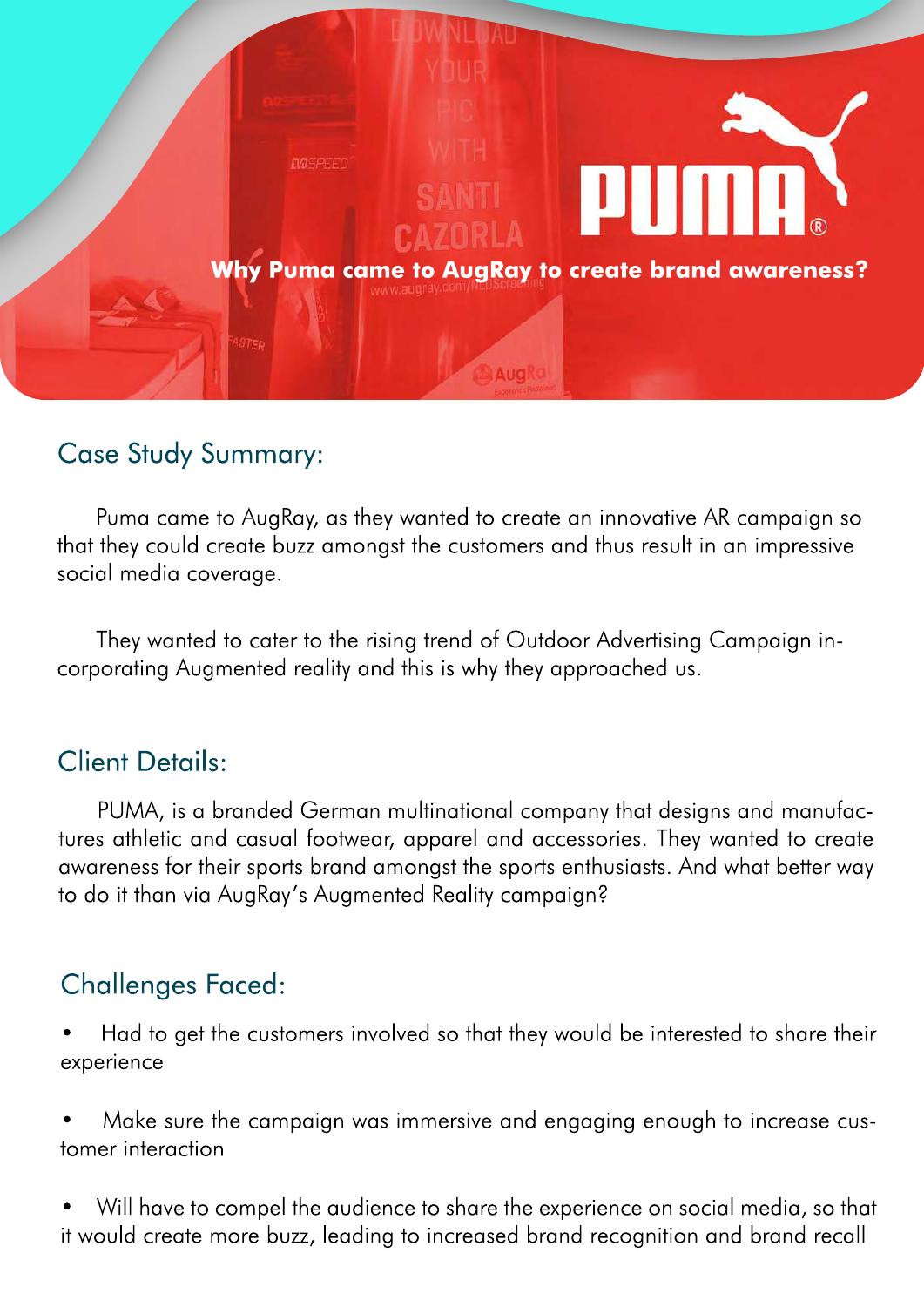## Our Approach:

Our perfect solution to this dilemma was the 3 perfect and successful AugRay's Augmented Reality campaign in partnership with Puma. The inspiring AR campaigns, each helped the audience to create authentic, engaging relationship with the brand.

Our first concept was the Locker Room Photo with Santi Cazorla, at an event for the Arsenal fans in Mumbai. We built a Locker room photo booth with a large LCD TV mounted to display the generated images. The audience who had their photos taken at the Locker Room like photo booth using our Augray app, could see the generated image on the LCD TV, which had Santi Cazorla incorporated into the image, as if he was posing alongside them. AugRay provided the AR technology to bring to life "Santi Cazorla" then and there.

AugRay also proposed a second concept which was revolved around the French Star Footballer, Thierry Henry, who was roped in for a stadium event in Mumbai, to promote ISL and Football in India. We had two photo booths set up, and had invitees come take a pic with the football star. As, seen with the Santi Cazorla pic, the original pic was taken with just the audience posing, and when produced, the photo had computer-generated image of Thierry Henry added, as if posing alongside. Here, AugRay was the source to deliver the "Augmented" experience.



Finally, with the aim to improve the level of engagement a consumer can have with the brand, Puma organized the third campaign concept outside the Delhi Marathon venue. The concept involved a Race with Asafa. The audience were asked to run a race and in the video, that was produced, it was displayed as they were competing with Asafa. Fans flocked outside the experience zone to interact via the immersive technology led experience. Puma was happy with our Augmented Reality solution to using our AR app, which worked towards engaging customers more actively, as they realised it is especially essential in enticing today's digitally driven consumer.